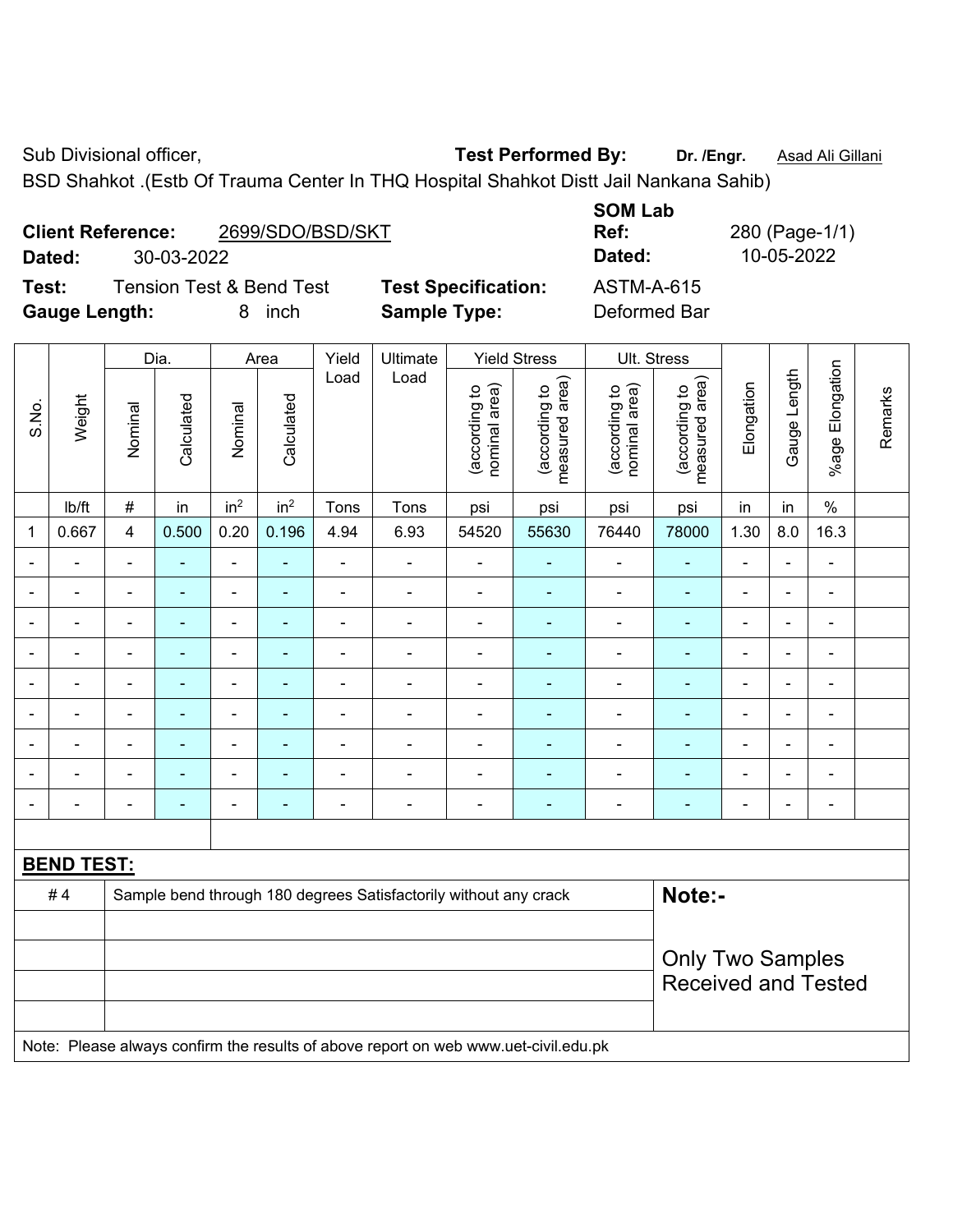Imran Steel Traders **Test Performed By:** Dr. /Engr. **Asad Ali Gillani** Collection Association Collection Association

Badami Bagh Lahore.(Const Of Additional Class Room At GMS Abadi Rasool Pur The Depalpura)

**Client Reference:** 41 /

**Dated:** 10-05-2022 **Dated:** 10-05-2022

 $\top$ 

**Test:** Tension Test & Bend Test **Test Specification:** ASTM-A-615 **Gauge Length:** 8 inch **Sample Type:** Deformed Bar

**SOM Lab Ref:** 281 (Page-1/1)

|                   |        |                          | Dia.           | Area                     |                 |                | Ultimate                                                         | <b>Yield Stress</b>            |                                 |                                | Ult. Stress                     |                |                |                              |         |
|-------------------|--------|--------------------------|----------------|--------------------------|-----------------|----------------|------------------------------------------------------------------|--------------------------------|---------------------------------|--------------------------------|---------------------------------|----------------|----------------|------------------------------|---------|
| S.No.             | Weight | Nominal                  | Calculated     | Nominal                  | Calculated      | Load           | Load                                                             | nominal area)<br>(according to | measured area)<br>(according to | nominal area)<br>(according to | measured area)<br>(according to | Elongation     | Gauge Length   | %age Elongation              | Remarks |
|                   | lb/ft  | $\#$                     | in             | in <sup>2</sup>          | in <sup>2</sup> | Tons           | Tons                                                             | psi                            | psi                             | psi                            | psi                             | in             | in             | $\%$                         |         |
| 1                 | 0.563  | 4                        | 0.458          | 0.20                     | 0.165           | 6.49           | 8.02                                                             | 71610                          | 86790                           | 88470                          | 107230                          | 1.10           | 8.0            | 13.8                         |         |
|                   |        | $\blacksquare$           |                | $\blacksquare$           | ۰               | $\blacksquare$ | $\overline{\phantom{a}}$                                         | $\blacksquare$                 |                                 | $\overline{\phantom{a}}$       |                                 | $\blacksquare$ |                | ÷                            |         |
|                   | ۰      | $\overline{\phantom{a}}$ | ٠              | $\overline{\phantom{a}}$ | ٠               | $\blacksquare$ | $\overline{\phantom{a}}$                                         | $\blacksquare$                 | $\blacksquare$                  | $\overline{\phantom{a}}$       | ÷                               | $\blacksquare$ | $\blacksquare$ | $\qquad \qquad \blacksquare$ |         |
|                   |        | $\blacksquare$           | ۰              | $\blacksquare$           | ۰               | $\blacksquare$ | $\blacksquare$                                                   |                                | ٠                               | $\overline{a}$                 | $\blacksquare$                  | $\blacksquare$ | $\blacksquare$ | $\blacksquare$               |         |
|                   |        |                          |                | -                        | ۳               |                |                                                                  | $\blacksquare$                 |                                 | $\blacksquare$                 |                                 | $\overline{a}$ |                | $\blacksquare$               |         |
|                   | -      | $\blacksquare$           | ۰              | ۰                        | ۰               | $\blacksquare$ | $\blacksquare$                                                   | $\blacksquare$                 | ٠                               | $\overline{a}$                 | $\blacksquare$                  |                | $\blacksquare$ | $\blacksquare$               |         |
|                   |        | $\overline{\phantom{a}}$ | $\blacksquare$ | $\overline{a}$           | ۰               |                |                                                                  |                                |                                 | $\overline{a}$                 |                                 | $\blacksquare$ | $\blacksquare$ | $\blacksquare$               |         |
|                   |        |                          |                | ÷                        | ۳               |                |                                                                  |                                |                                 | $\blacksquare$                 |                                 | L,             |                | $\blacksquare$               |         |
|                   |        | $\blacksquare$           | $\blacksquare$ | $\blacksquare$           | ۳               |                | $\blacksquare$                                                   |                                |                                 | ٠                              |                                 | $\overline{a}$ |                | $\blacksquare$               |         |
|                   |        | $\blacksquare$           | $\blacksquare$ | ۰                        | ۰               | $\blacksquare$ | $\overline{\phantom{a}}$                                         | $\blacksquare$                 | $\blacksquare$                  | ÷                              | $\blacksquare$                  | $\blacksquare$ | $\blacksquare$ | $\qquad \qquad \blacksquare$ |         |
|                   |        |                          |                |                          |                 |                |                                                                  |                                |                                 |                                |                                 |                |                |                              |         |
| <b>BEND TEST:</b> |        |                          |                |                          |                 |                |                                                                  |                                |                                 |                                |                                 |                |                |                              |         |
|                   | #4     |                          |                |                          |                 |                | Sample bend through 180 degrees Satisfactorily without any crack |                                |                                 |                                | Note:-                          |                |                |                              |         |
|                   |        |                          |                |                          |                 |                |                                                                  |                                |                                 |                                |                                 |                |                |                              |         |
|                   |        |                          |                |                          |                 |                |                                                                  |                                |                                 |                                | <b>Only Two Samples</b>         |                |                |                              |         |
|                   |        |                          |                |                          |                 |                |                                                                  |                                |                                 |                                | <b>Received and Tested</b>      |                |                |                              |         |
|                   |        |                          |                |                          |                 |                |                                                                  |                                |                                 |                                |                                 |                |                |                              |         |

Note: Please always confirm the results of above report on web www.uet-civil.edu.pk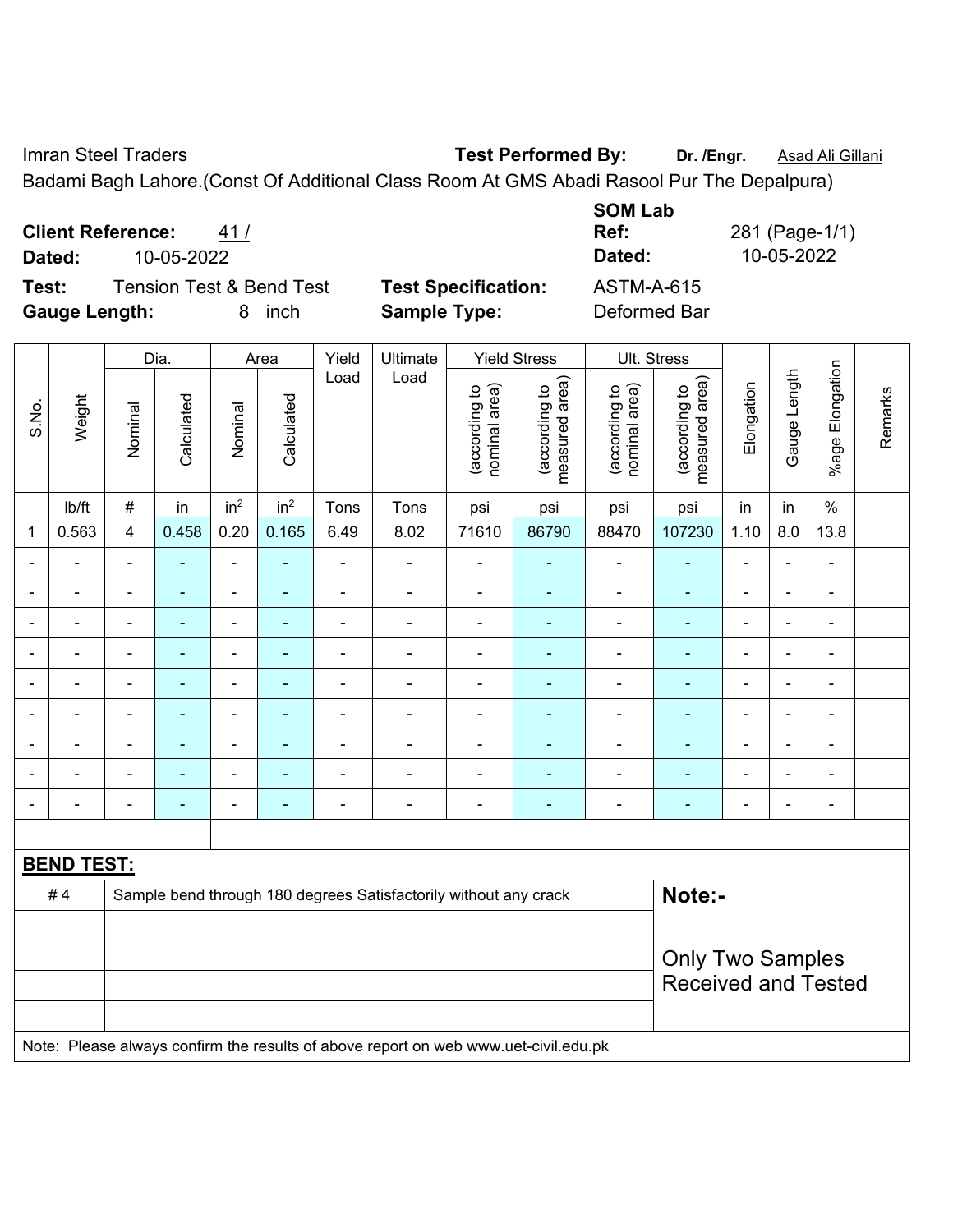Sub Divisional officer, **Test Performed By:** Dr. /Engr. **Asad Ali Gillani** Collection Association Association Association Association Association Association Association Association Association Association Association Asso

HSD Shorkot.(Special Repair Of BridgeOver Trimmu Sindhnai Link Canal At Rd136+085 Shorkot City)

| <b>Client Reference:</b><br>58 |
|--------------------------------|
|--------------------------------|

**Test:** Tension Test & Bend Test **Test Specification:** ASTM-A-615 **Gauge Length:** 8 inch **Sample Type:** Deformed Bar

**SOM Lab Ref:** 282 (Page-1/1) **Dated:** 26-01-2022 **Dated:** 10-05-2022

|                   |        |                | Dia.           |                          | Area            | Yield | Ultimate                                                         |                                | <b>Yield Stress</b>                | Ult. Stress                    |                                 |                |              |                              |         |
|-------------------|--------|----------------|----------------|--------------------------|-----------------|-------|------------------------------------------------------------------|--------------------------------|------------------------------------|--------------------------------|---------------------------------|----------------|--------------|------------------------------|---------|
| S.No.             | Weight | Nominal        | Calculated     | Nominal                  | Calculated      | Load  | Load                                                             | nominal area)<br>(according to | area)<br>(according to<br>measured | nominal area)<br>(according to | (according to<br>measured area) | Elongation     | Gauge Length | Elongation<br>$%$ age        | Remarks |
|                   | lb/ft  | #              | in             | in <sup>2</sup>          | in <sup>2</sup> | Tons  | Tons                                                             | psi                            | psi                                | psi                            | psi                             | in             | in           | $\%$                         |         |
| 1                 | 2.622  | 8              | 0.991          | 0.79                     | 0.771           | 26.81 | 38.53                                                            | 74850                          | 76690                              | 107570                         | 110220                          | 1.00           | 8.0          | 12.5                         |         |
| $\overline{2}$    | 1.506  | 6              | 0.751          | 0.44                     | 0.443           | 13.15 | 21.12                                                            | 65910                          | 65470                              | 105870                         | 105150                          | 1.20           | 8.0          | 15.0                         |         |
| 3                 | 1.063  | 5              | 0.630          | 0.31                     | 0.312           | 10.19 | 14.12                                                            | 72520                          | 72060                              | 100440                         | 99800                           | 1.20           | 8.0          | 15.0                         |         |
| 4                 | 0.671  | 4              | 0.501          | 0.20                     | 0.197           | 6.19  | 9.25                                                             | 68230                          | 69270                              | 101960                         | 103510                          | 1.00           | 8.0          | 12.5                         |         |
|                   |        | $\blacksquare$ |                | $\blacksquare$           |                 |       |                                                                  |                                |                                    | $\blacksquare$                 | $\blacksquare$                  |                |              | $\qquad \qquad \blacksquare$ |         |
|                   |        |                |                | $\blacksquare$           | $\overline{a}$  |       | $\blacksquare$                                                   |                                | ÷.                                 | $\blacksquare$                 | $\blacksquare$                  | $\blacksquare$ |              | $\overline{a}$               |         |
|                   |        | ä,             |                | Ē,                       | -               |       | ä,                                                               |                                |                                    | $\blacksquare$                 | ۰                               |                |              | $\blacksquare$               |         |
|                   |        | $\blacksquare$ | $\blacksquare$ | $\overline{\phantom{0}}$ |                 |       | ä,                                                               | $\blacksquare$                 |                                    | $\blacksquare$                 | $\overline{\phantom{a}}$        | $\blacksquare$ |              | $\overline{a}$               |         |
|                   |        | L,             |                | $\blacksquare$           | $\blacksquare$  |       | ä,                                                               |                                |                                    | $\blacksquare$                 | ۰                               | Ē,             |              | $\blacksquare$               |         |
|                   |        | L,             |                |                          |                 |       |                                                                  |                                |                                    | $\blacksquare$                 |                                 |                |              | $\blacksquare$               |         |
|                   |        |                |                |                          |                 |       |                                                                  |                                |                                    |                                |                                 |                |              |                              |         |
| <b>BEND TEST:</b> |        |                |                |                          |                 |       |                                                                  |                                |                                    |                                |                                 |                |              |                              |         |
|                   | #8     |                |                |                          |                 |       | Sample bend through 180 degrees Satisfactorily without any crack |                                |                                    |                                | Note:-                          |                |              |                              |         |
|                   | #6     |                |                |                          |                 |       | Sample bend through 180 degrees Satisfactorily without any crack |                                |                                    |                                | <b>Only Eight Samples</b>       |                |              |                              |         |
|                   | #5     |                |                |                          |                 |       | Sample bend through 180 degrees Satisfactorily without any crack |                                |                                    |                                |                                 |                |              |                              |         |
|                   | #4     |                |                |                          |                 |       | Sample bend through 180 degrees Satisfactorily without any crack |                                |                                    | <b>Received and Tested</b>     |                                 |                |              |                              |         |
|                   |        |                |                |                          |                 |       |                                                                  |                                |                                    |                                |                                 |                |              |                              |         |

Note: Please always confirm the results of above report on web www.uet-civil.edu.pk